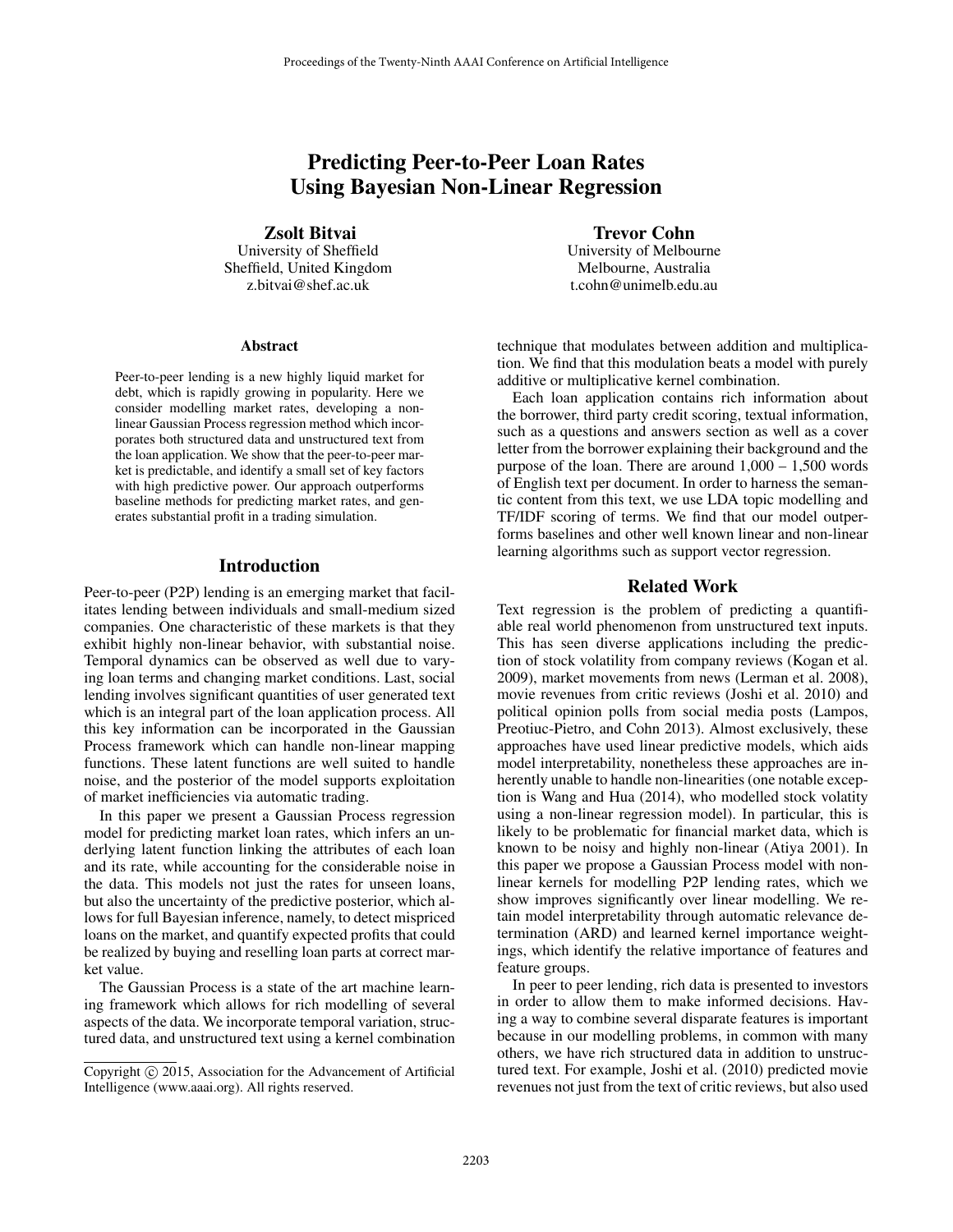data such as genre and rating of the movie, showing that the combination of both inputs provides the best performance. The complementarity of structured and text data was also observed in financial market modelling (Lerman et al. 2008) and predicting Ebay auction outcomes (Resnick and Zeckhauser 2002). For this reason, we seek to combine text with structured data in modelling P2P loan rates, proposing several kernel combination methods combined with Bayesian model selection.

Besides unstructured text and structured numerical data, additional information can be included by examining the time dependency of data. Financial market dynamics are known to change considerably with time, such as for Ebay auctions in Ghani and Simmons (2004). Previous work has adopted sliding window or time bucketing for training in order to prevent past data from unduly influencing future predictions (Kogan et al. 2009; Lampos, Preotiuc-Pietro, and Cohn 2013; Wang and Hua 2014). In contrast we take a more principled approach by explicitly modelling time using several kernels over temporal features, such as the date and the time left on a loan. These allow modelling of smoothly varying changes with time, while learning the importance and rate of change of each temporal factor.

A remaining question is how to represent text. Many models make a "bag-of-words" assumption, a simplification which facilitates fast training and scaling to large datasets. However, text has much deeper semantic meaning which incorporates its context in the document and the corpus. There have been mixed results in prior work on text regression when attempting to use deeper representations for text. Kogan et al. (2009) found that TF/IDF alone does fairly well even without additional text processing. Similarly, Joshi et al. (2010) found that part of speech tagging and dependency relations did not contribute to performance improvement. In this work, we use TF/IDF scores and extract semantic meaning with LDA topic modelling (Blei, Ng, and Jordan 2003), which can automatically capture latent semantic information in the document that would not be accessible directly from the bag-of-words. Although TF/IDF scores have been used for text regression in the past, in our model we also add the LDA topic distribution to the feature set.

# P2P Loan Markets

Peer to peer lending is a new industry that enables people to lend and borrow money from each other directly, akin to crowdfunding. When applying for new loans on Funding  $Circle<sup>1</sup>$ , users have to fill out an application form and they are subject to credit scoring. Then there is a period of conversation between potential lenders and the borrower in the form of Questions and Answers. Lenders can competitively offer money to the borrower for the period of two weeks in the form of an auction. Once the auction is closed, the borrower can choose to accept the offers made with the lowest interest rate or reject the auction. If accepted, the loan becomes live and investors can trade their loan parts with one another in a secondary market, where sales often represent a premium or discount relative to the original investment. The

#### **Who Are We?**

We provide professional physiotherapy services in the <location> area with a particular emphasis on sport injuries and assessments for insurance companies PERSONAL SUPPRESS OF PERSONAL BIRSUZHERS CONTROLLING OF INTERNATIONAL PROBLEMS. operating a clinic from within a well known national sports club chain and they are so pleased with this arrangement they have now asked us to open further clinics a od with this arrangement they have now asked us to open further clinics at three of their other sports centres.

#### **What Is The Loan For?**

We need the loan to pay for the fit out costs of three clinics within the sports<br>centres. This will involve the purchase of equipment and branding of the clinic. We will also use the loan to pay for marketing costs and legal expenses in relation to our tenancy at each outlet. Total Set Up costs at each site are estimated to be £20,000

#### **Why Are We Safe To Lend To?**

We have been established for four years and have grown our annual turnover VLADE DEED CONDITIONS ON THE VALUE OF THE REPORT OF THE REPORT OF THE REPORT OF THE REPORT OF THE REPORT OF THE REPORT OF THE REPORT OF THE REPORT OF THE REPORT OF THE REPORT OF THE REPORT OF THE REPORT OF THE REPORT OF TH a good cash flow and funds in the back to meet our outgoings. We have<br>developed a good reputation in the area for delivering effective treatments to patients and for this reason our business partners have asked us to expand to three of their other outlets.

Q. <date> Will you be answering questions? I'm worried about investing with you if you can't explain why your credit score dipped suddenly, just when your accounts<br>were being signed, but then inexplicably not presented to Companies House. What was happening, that you dare not tell us about? If you will not say, I dare not hid

**A.** <date> Sorry for delay in answering questions. Yes the business does see<br>seasonal fluctuations but the dates you are eluding to are when we absorbed a lot of costs o set up the new clinic in < location>. As t the delay in the financials, I was unaware if this and will be contact with the accountant to confirm why? I can ensure you that no bad debts have been seen and all profits are currently being reinvested into business growth.

**Risk band: B Estimated annual bad debt rate: 2.3% Business nature: Healthcare Region:** South West **Type: Limited Company** 

**Years trading:** 4<br>**Term:** 60 months **Loan purpose:** Working capital Director guarantee: Loan guaranteed **Asset security:** No asset security

Figure 1: Excerpt from a loan auction (sic, redacted).

secondary market rate is the quantity that we seek to model, based on the rich details of the loan along with temporal factors. In the end, a loan either defaults, where investors lose their money, is repaid early if the borrower no longer needs the funds, or matures until its term length and expires naturally. Investors are repaid their capital plus interest on a monthly basis.

An excerpt from the loan auction page can be seen in Figure 1. The main auction page contains information about the requested amount by the borrower, the term length of the loan, 60 months in the excerpt, how long the borrower has been trading in years, i.e. 4 years, and the target rate at which they would like to borrow, which is tied to the risk band, "B" in the example. Additional data visible in the excerpt includes the nature of the business (Healthcare), which roughly corresponds to industry, the geographical region the business operates in (South West of the United Kingdom), the type of business (limited company), the risk band which includes the estimated annual rate of bad debt (2.3%), the purpose of the loan (Working capital), and whether there is asset security (no) or a director's guarantee (yes).

The borrower is subject to credit scoring, which takes the form of a year of monthly measurements by external agencies. The current credit score is also calculated relative to all businesses, relative to the industry the business is in, relative to businesses with similar size and with similar age as the borrower's business.

Apart from the credit history, a detailed profit and loss statement of the applicant is provided. This is the annual filed management accounts of the company for the last few

<sup>1</sup> http://fundingcircle.com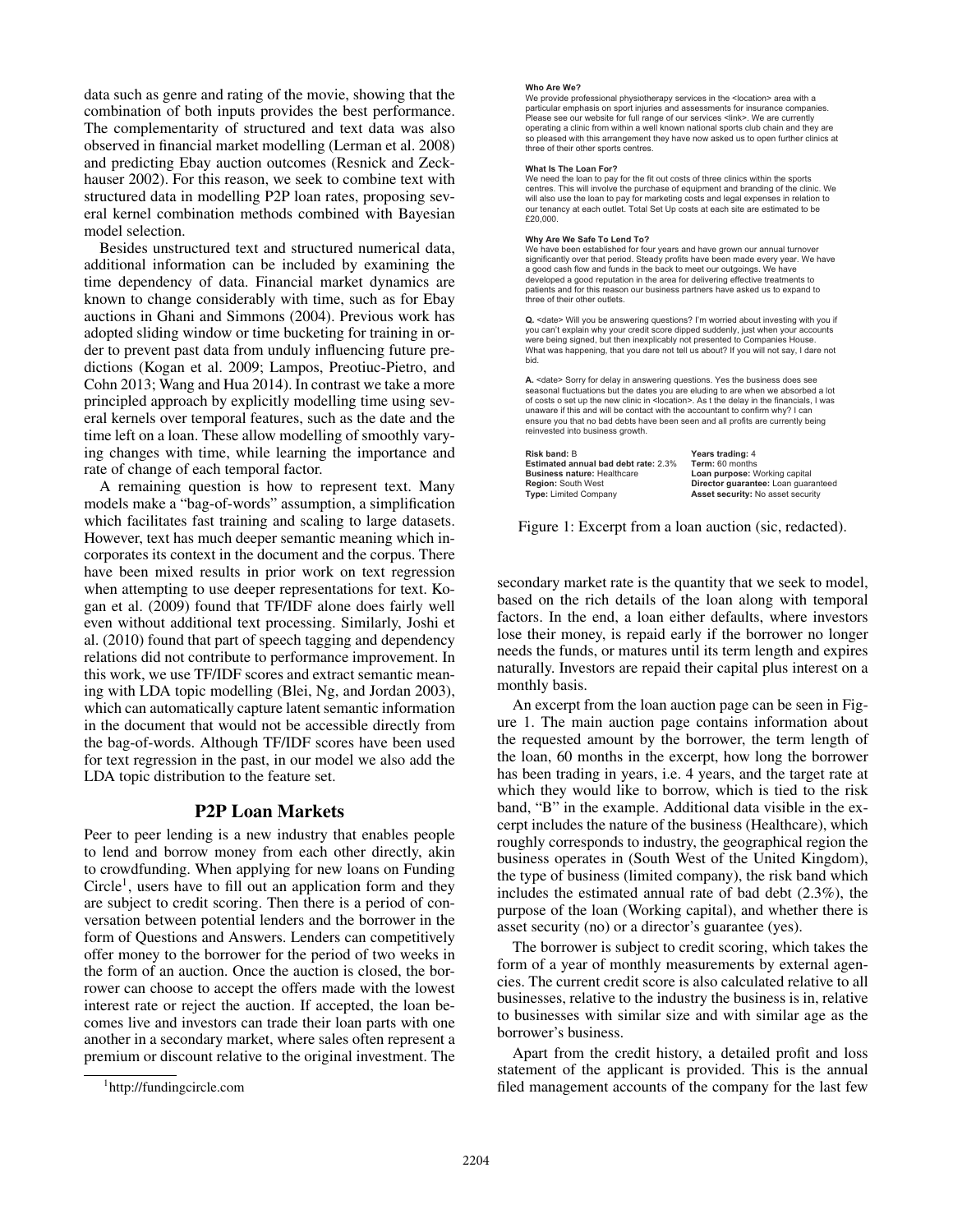

Figure 2: Distribution of buyer rates, showing a histogram over the rates (a), and a normal probability plot (b). The red line in (b) illustrates perfect normality, and the data points are plotted in blue.

years. Additional information includes the amount of outstanding loans, the amount of overdraft, and the payment performance for the company and the industry.

Each loan application contains textual information on the purpose of the loan and the borrower's business. This is covered by the "Who Are We," the "What Is The Loan For," and the "Why Are We Safe To Lend To" sections, as shown in Figure 1. This information is filled out by the borrower when they make a loan application. Lenders and borrowers can also communicate with each other through a Questions and Answers section where lenders can ask questions, which the borrower can answer.

After bidding finishes, the closing rate and the accepted bid spread of the loan is available. The closing rate is the weighted average rate of all the accepted bids. Finally, we record time dependent data, such as when the auction closed at, as well as the date we scraped the secondary market prices, and the time difference between these two. We have gathered around 3,500 loan applications between 2013 and 2014. There are around 1,000 - 1,500 words in 50-70 sentences with an average of around 6 question and answer pairs and 3 additional text fields per loan request.

The target of the model is to predict the secondary market ongoing buyer rate of loans, which is defined as the top of the ask order book, i.e. the highest rate currently on offer for the loan among all the offers. As Funding Circle does not provide a bid side of the order book, or historical trade data, this is the closest indicator of market judgment, where a lower rate means less risky. This can deviate significantly from the rate the loan closed at, as many market participants only buy exclusively from the secondary market and do not participate in the primary market. Another target can be the markup applied to loans.

Examining the distribution of secondary market buyer rates in Figure 2 we see that it passes the nearly normal condition. The dips in the -2 and +3 quantiles give evidence of risk aversion and risk seeking behavioral biases (Kahneman and Tversky 1979), where loans with the lowest and highest rates are unusually in high demand. Below quantile -2, we see the effect of a hard minimum limit imposed on the market place at 4% with some values below that due to rounding error on the market server. Additional spikes can be observed at the minimum bid rates, i.e. quantile  $1.5 - 11.5\%$ ,

where a market service called "autobid" automatically buys loan parts with a 0% markup. The target ranges between 4- 15%.

### Model

Here we use a Gaussian Process (GP) regression model, a Bayesian kernelized extension of linear regression which models Gaussian covariance between pairs of datapoints (Williams and Rasmussen 2006). A GP prior defines a latent set of random values over an input space (here feature vectors), where any finite values of variables follow a multi-variate Gaussian distribution (here noise-corrected loan rates). GP regression is formulated as

$$
f(\mathbf{x}) \sim \mathcal{GP}(m(\mathbf{x}), k(\mathbf{x}, \mathbf{x}'))
$$

$$
y \sim \mathcal{N}(f(\mathbf{x}), \sigma_n^2)
$$

where  $m(\mathbf{x}) = \mathbb{E}[f(\mathbf{x})]$  is the mean function and  $k(\mathbf{x}, \mathbf{x}') =$  $\mathbb{E}[(f(\mathbf{x}) - m(\mathbf{x})) (f(\mathbf{x}') - m(\mathbf{x}'))]$  is the covariance function, which are both user defined functions. The observations y are assumed to be noise-corrupted versions of the latent process, where  $\sigma_n^2$  is the variance of the Gaussian noise. We follow standard practice by letting  $m = 0$ , while we consider a suite of covariance functions designed to work with the various aspects of our input (structured, temporal, text). Given a labelled training sample, (**X**, **y**), consisting of (**x**, y) pairs, we can express the Bayesian posterior, and integrate out the latent function values,  $f = f(X)$ , resulting in an analytic formulation for the marginal likelihood,  $p(\mathbf{y}|\mathbf{X}) = \int p(\mathbf{y}|\mathbf{f})p(\mathbf{f}|\mathbf{X})d\mathbf{f}$ . Although this involves the inversion of the covariance matrix with complexity  $O(n^3)$ where  $n$  is the number of training instances, scaling to larger datasets can be accommodated using approximation methods with linear or sub-linear time and space complexity in n (Williams and Rasmussen 2006; Hensman, Fusi, and Lawrence 2013). Maximizing the log marginal likelihood using gradient ascent allows for the noise parameter  $\sigma_n^2$ , as well as other model hyperparameters (parameterizing  $k$ , described below) to be optimized.

The choice of the covariance function,  $k$ , varies depending on the application and the nature of the features. Here we use the rational quadratic covariance function (Williams and Rasmussen 2006) defined as

$$
k(\mathbf{x}_i, \mathbf{x}_j) = \sigma_d^2 \left\{ 1 + \sum_{d=1}^{D} \frac{(x_{id} - x_{jd})^2}{2\alpha l^2} \right\}^{-\alpha}
$$
 (1)

where D is the number of features, and  $\sigma_d^2$ , l and  $\alpha$  are the kernel hyper-parameters, named amplitude, lengthscale and power respectively. This covariance function is equivalent to an infinite sum over radial basis function (RBF) kernels of different lengthscales; setting  $\alpha = \infty$  recovers the RBF. Accordingly, this kernel is appropriate if patterns are present in the data occurring over different lengthscales, e.g., global correlations combined with local smoothness, such as long term trend in loan rates and short term variations in trading patterns. For some features we use Automatic Relevance Determination (Neal 1995) with the above covariance function, which uses a different scale parameter for each input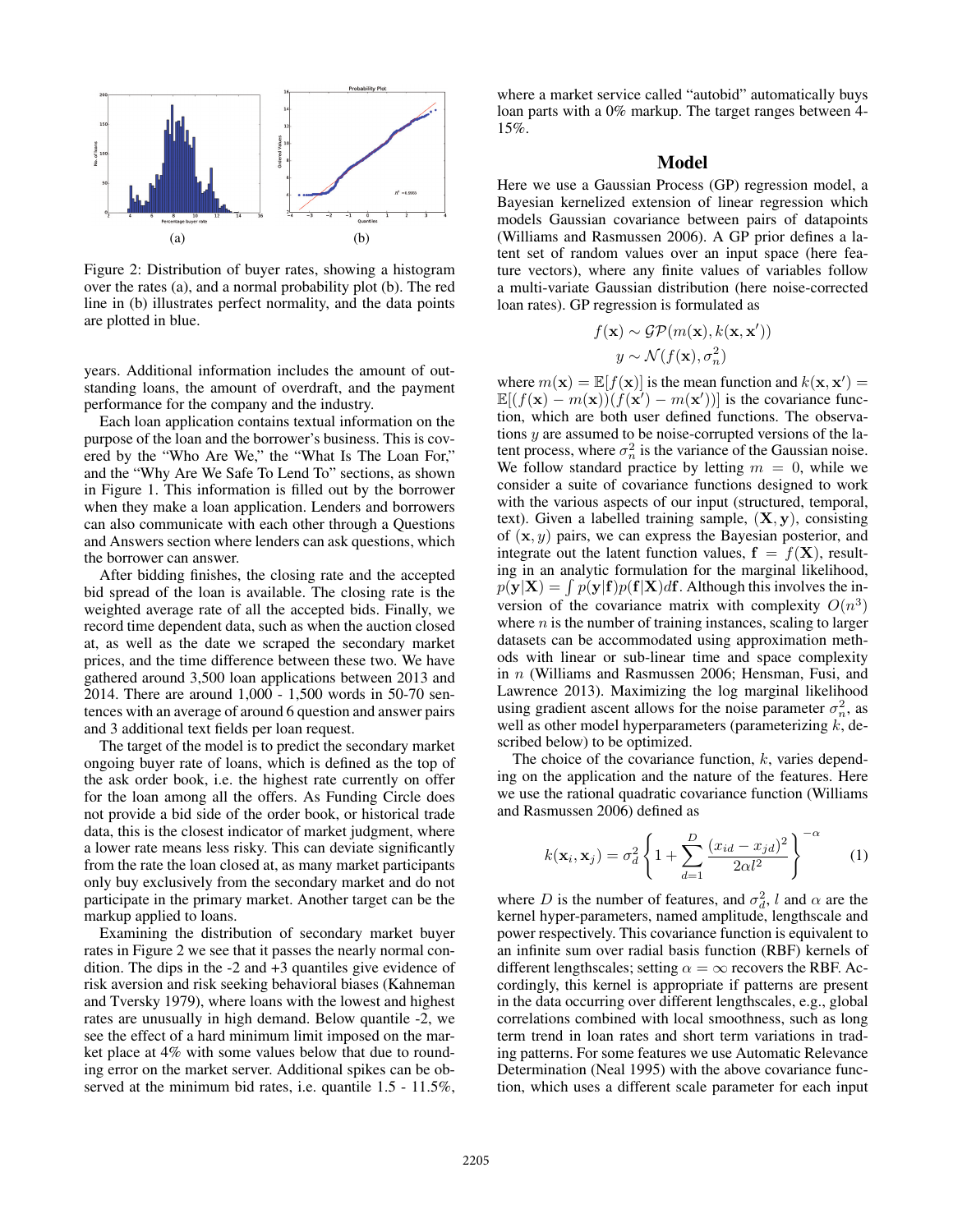dimension, i.e., the  $l^2$  term in (1) is replaced with  $l_d^2$ . Accordingly, the ARD identifies the relevance of features based on their relative lengthscales, with shorter scales indicating more rapid fluctuations in the output with the feature, and accordingly higher importance.

Since we have different types of features extracted from the data, the question remains as to how best to combine these. Different types of features can be integrated by adding, multiplying or by convolving other valid covariance functions over the data (Williams and Rasmussen 2006). For this reason, we define the addmul kernel operator that modulates between kernel addition and multiplication,

addmul
$$
(k_1, ..., k_n)
$$
 = 
$$
\prod_{i=1}^{n} (k_i + b_i)
$$
 (2)

where  $k$  is an input kernel (defined over input pairs, omitted for clarity) and  $b$  is a bias constant. Expanding this formulation reveals a weighted sum of multiplicative combinations of the input kernels. Collectively the bias, **b**, and scaling hyperparameters ( $\sigma_d^2$  for each kernel, see Eq. 1) determine the weighting of each kernel combination term. The intuition behind the modulated kernel is that is we do not want to hardcode either multiplication or addition over the kernels but rather naturally find a balance between these operators, fit by optimizing the Bayesian marginal likelihood. This comes down to the difference between arithmetic and geometric averaging, namely that while the arithmetic (addition) average smooths out component variation, the geometric (multiplication) allows each component to significantly affect the overall result, e.g., a component kernel close to zero will lead to overall <sup>∼</sup>zero covariance. Having all views agreeing is desirable, however this is unlikely to happen often in practice, hence modulating the geometric mean to consider combinations of fewer components is a more beneficial strategy. This means the modulated kernel can express standard kernel addition and multiplication, as well as products over subsets.

Text is often high dimensional, owing to a large vocabulary size, which complicates the use of ARD with perword features due to twin issues of optimization convergence and overfitting. Therefore, we apply the standard rational quadratic kernel over the textual feature groups (LDA and TF/IDF) and the ARD rational quadratic over the time and numeric features groups. These kernels are combined with the addmul operator,

$$
K(\mathbf{x}_i, \mathbf{x}_j) = \text{addmul}(k_t, k_n, k_l, k_f)
$$
 (3)

where K is the covariance between two  $x$  loan instances,  $k_t$ is the kernel over the time features,  $k_n$  is the kernel over the numeric feature group,  $k_l$  is the kernel over the LDA topic distributions and  $k_f$  is the kernel over the TF/IDF scores. Together the bias terms, each kernel's  $\sigma_d$ , l and  $\alpha$  values, and the Gaussian noise variance  $\sigma_n^2$  form the model hyperparameters, which are fit by optimizing the marginal likelihood.

After training, which involves fitting the model hyperparameters to maximize the marginal likelihood of a supervised training sample, we seek to make predictions on unseen data. Under GP regression, the predictive posterior

over the loan rate, <sup>y</sup>∗, for test point **<sup>x</sup>**∗, is another Gaussian,  $p(y_*|\mathbf{x}_*, \mathbf{X}, \mathbf{y}) = \mathcal{N}(\hat{\mu}, \hat{\sigma}^2)$  which can be analytically computed (see Williams and Rasmussen (2006) for details). We use the predictive mean for evaluating predictive error rates, but as a secondary evaluation consider its use in a trading scenario. In a trading context, assume we buy a loan part with observed rate  $\hat{y}$  and attempt to resell it later at rate y. For maximum profit, we want to maximize the difference between these two rates,  $U(y|\hat{y})=\hat{y}-y$ , which quantifies the extent to which the loan is underpriced. Assuming that the market rate is distributed according to the GP posterior, we can quantify the expected profit as

$$
\mathbb{E}[U(y|\hat{y})] = \Pr(y_* \le y)U(y|\hat{y})\n= \Phi(y|\hat{\mu}, \hat{\sigma}^2)U(y|\hat{y})
$$
\n(4)

where  $\Phi(y|\hat{\mu}, \hat{\sigma}^2)$  is the Gaussian cumulative density function of the posterior. The optimizing  $y$  is then found using gradient ascent of (4), which we use to price the loan part for sale. Alternatively, the expected profit can be employed to identify the best trading opportunities across several different candidate loans. The optimization can be performed with respect to markup as well, which can be derived from the rate and other loan properties.

#### Features

The feature groups used in this experiment are shown in Table 1, we now elaborate on each of these features.

### Structured Features

It is hypothesized that key loan information such the requested amount, the term length of the loan and the closing interest rate affect the buyer rates of the loans. Historical credit scores are likewise considered an important factor since they influence the probability of default. A number of crucial financial indicators can be extracted from the annual filed management accounts of the companies for the last few years, and based on this information, a trader can infer the health of the business. We extract the Altman financial ratios (Atiya 2001) as an indicator of bankruptcy probability for small and medium sized companies, similar to those listed on Funding Circle. These are are defined as:

- 1. Working capital / Total assets
- 2. Retained earnings / Total assets
- 3. Earnings before interest and taxes / Total assets
- 4. Market capitalization / Total debt
- 5. Sales / Total assets

The more money a borrower requests, the less time they have been trading, and the longer they need the money, the more riskier the application is perceived. The estimated annual bad debt is Funding Circle's assessment of the business's health, and therefore included.

The closing rate and the bid spread gives indication as to how other investors have judged the loan application, and will likely influence the buyer rate as it is these investors that will sell the loan parts initially. It is likely that further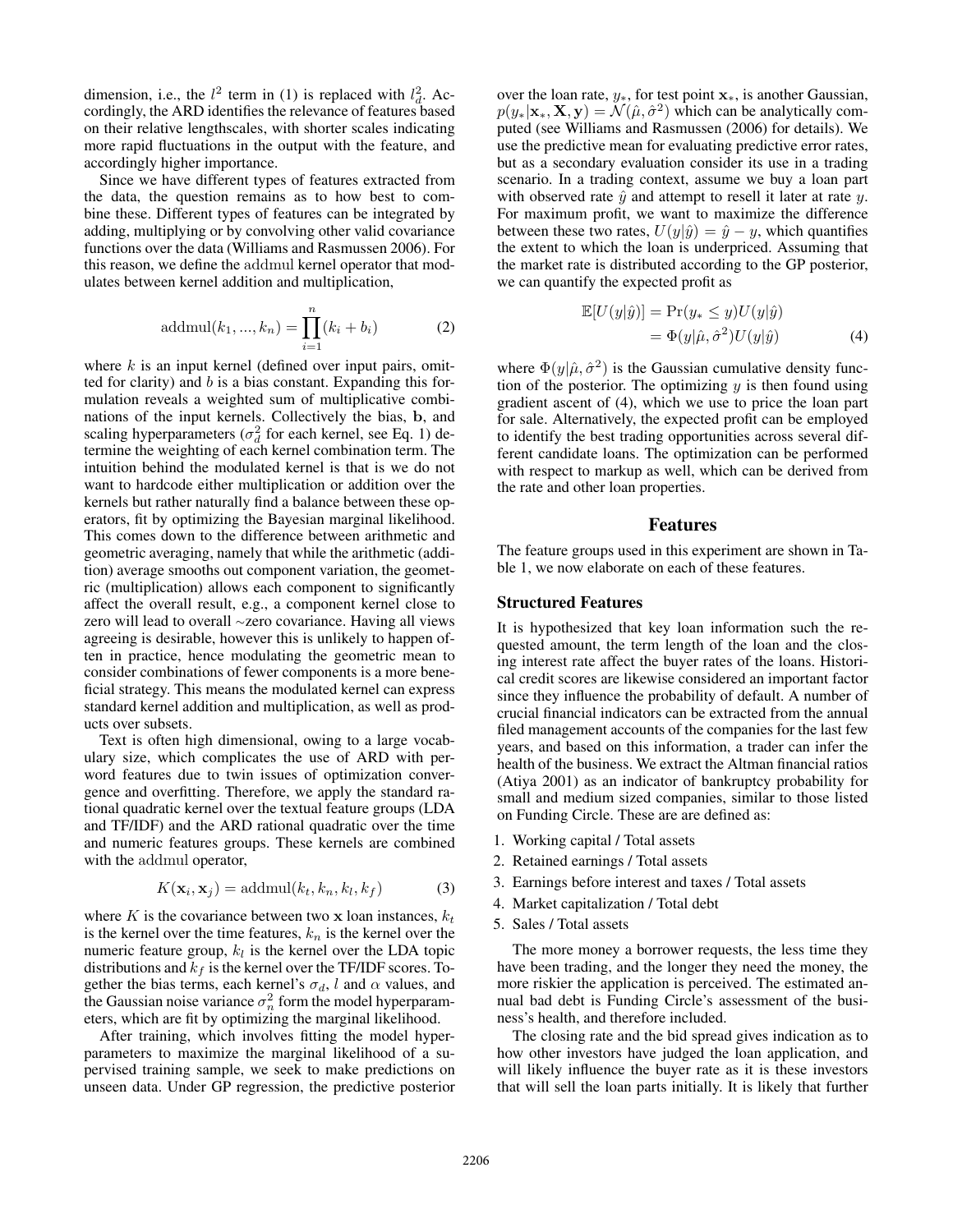|  |  |  | Table 1: Input feature groups |  |
|--|--|--|-------------------------------|--|
|--|--|--|-------------------------------|--|

| <b>Numeric</b>                                       | Time<br>auction date<br>scrape date<br>elapsed time<br>LDA |  |  |
|------------------------------------------------------|------------------------------------------------------------|--|--|
| closing rate<br>min accepted bid<br>max accepted bid |                                                            |  |  |
| Altman ratio 1-5<br>term length                      |                                                            |  |  |
| trading years                                        | 100 topic freqs                                            |  |  |
| amount requested<br>bad debt rate                    | <b>TF-IDF</b>                                              |  |  |
| credit history<br>relative score                     | $\sim$ 3000 word scores                                    |  |  |

information exists in the depths of bids and the investor identities, and thus we perform text analysis both with and without these identities.

Other potential modelling improvements could come from using the categorical data to support multi task learning, e.g., using coregionalization or hierarchical kernels, to uncover richer relationships in the data, such as explicit modelling of different sectors or individual investors.

The auction closing date and scrape date give information about changing market conditions at various points in time. The elapsed time since the closing date indicates how long the borrower has been repaying the loan, which could influence the probability of future default. This is a basic form of survival analysis, where loans that survive for a longer time are considered less risky and thus have a lower buyer rate.

#### Unstructured Features

The Questions and Answers section is a form of crowd due diligence, the purpose of which is to provide additional assessment of the loan application by the wisdom of the crowds. An example of this can be seen in Figure 1. In addition, many of the people asking questions also trade on the secondary market, giving insight into their valuation of the loan. The description section gives information about the motives of the borrower and their background, which affects the probability that they will not be able to repay the money.

TF/IDF, short for term frequency-inverse document frequency, is a numerical statistic that is intended to reflect how important a word is to a document in a collection or corpus (Rajaraman and Ullman 2011). It is often used as a weighting factor in information retrieval and text mining. The TF/IDF value increases proportionally to the number of times a word appears in the document, but is offset by the frequency of the word in the corpus, which helps to control for the fact that some words are generally more common than others. For example, in Table 2 we can see that "aircraft," "roof" and "nightclub" are highly specific and important terms to the documents, but "explain" and "small" are much more general terms and accordingly we expect them to be of much less use for our application of loan rate modelling. The presence of specific lenders in an auction is likely to correlate with the secondary market loan rates, which raises the possibility of modelling individual investors

|  |  | Table 2: Top/bottom 5 TF/IDF words from selected docu- |  |  |
|--|--|--------------------------------------------------------|--|--|
|  |  | ments (left) and top 10 words from LDA topics (right). |  |  |

| aircraft  | roof     | nightclub | construct  | hous     | independ |
|-----------|----------|-----------|------------|----------|----------|
| machin    | scaffold | bar       | sector     | beer     | currenc  |
| aerospac  | fibr     | floor     | score      | brew     | scottish |
| program   | min      | tabl      | tax        | pub      | affect   |
| agreement | tile     | music     | deliv      | northern | repair   |
| explain   | explain  | run       | debt       | per      | paid     |
| gener     | larg     | larg      | contractor | week     | hous     |
| small     | $g_0$    | much      | tender     | breweri  | run      |
| level     | small    | circl     | recent     | weekli   | vend     |
| next      | get      | number    | may        | craft    | car      |

as part of our analysis. Therefore, we include the investor usernames who bid on the loan or pose questions in the Q&A section as words, which are used in computing the TF/IDF scores and LDA topics, described below.

Before computing word scores, the text is pre-processed by filtering out punctuation, and replacing numerical values with a placeholder tag. Then, word tokens are stemmed using Porter stemmer (Porter 1980) and stop words are removed. Next, words with a count of less than 20 and the top 100 words are removed from the dataset. Finally, TF/IDF scores are calculated for each remaining word type, resulting in an approx. 3,000 dimensional vector space representation of each loan document.

Latent Dirichlet Allocation (LDA; Blei, Ng, and Jordan 2003) is a soft document and word clustering method based on a latent document representation. It posits that each document is a mixture of a small number of topics where each word's creation is attributable to one of the document's topics.

We use LDA to infer for each loan document a distribution over 100 latent topics, where each topic is a scalar value between 0 and 1, summing to 1 across all topics. The vector of topic assignments are then used as features of the loan, which is incorporated into the model using a rational quadratic kernel, as described above. Since questions and answers are fairly sparse, we pool these fields together with the borrower description. However, it may be useful to separate these or align terms from the questions to the answers. LDA captures the semantic content of loan requests which reflects the themes lenders and borrowers are concerned about when contemplating investment decisions. In Table 2 we can see that Scottish independence is one such issue. The presence of certain investors in the topics may be indicative of latent investment preferences, for example, for certain industries or risk bands.

#### Results

We fit a Gaussian Process over the normalized data with 4 fold crossvalidation and measure the root mean square error and marginal likelihood. The marginal likelihood can be employed for Bayesian model selection to choose between competing hypotheses (Williams and Rasmussen 2006). It includes both a data fit term and a model complexity penalty, thereby penalizing overly permissive models. Moreover, this is evaluated solely on the training data, and thereby avoids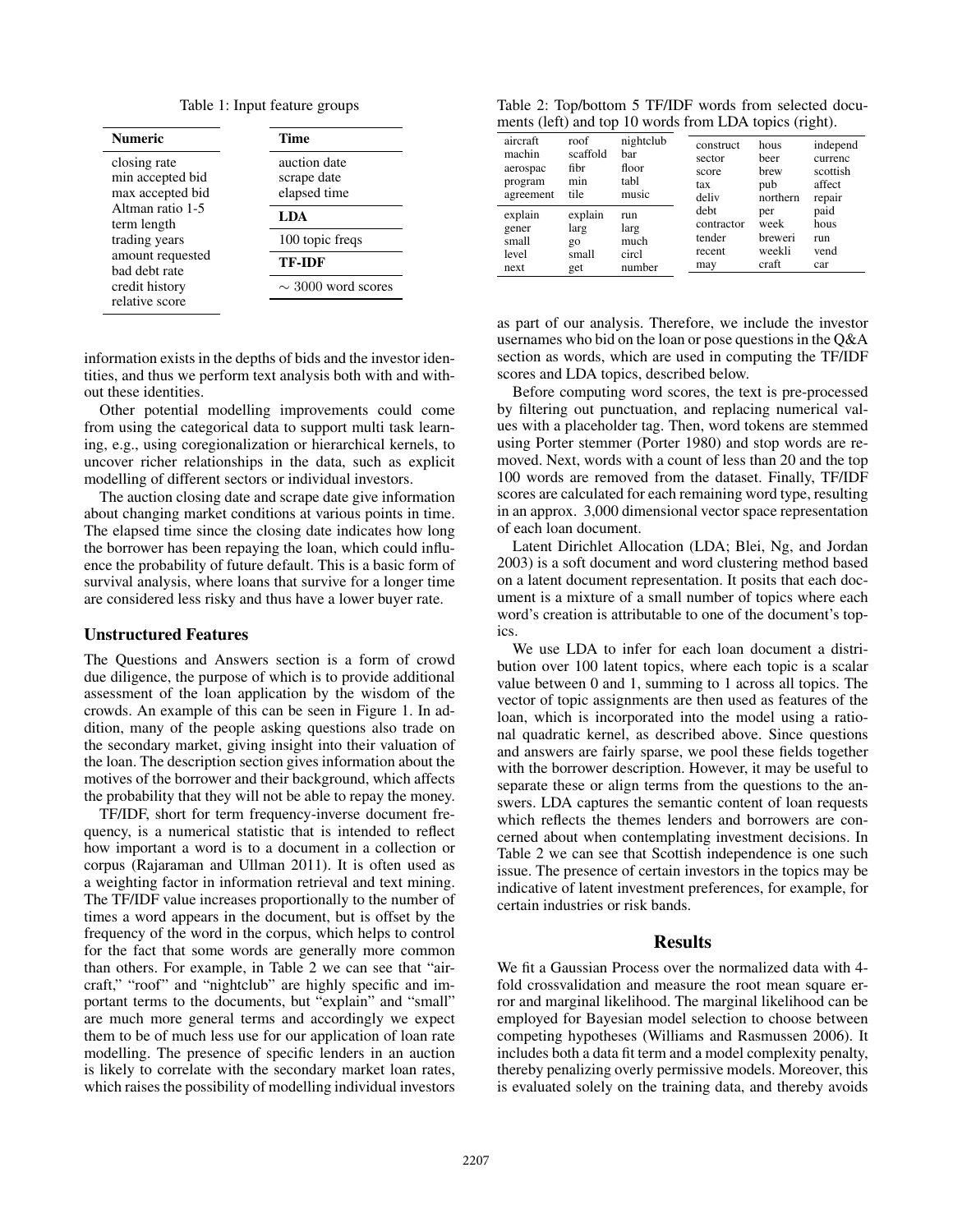Table 3: Main results, showing baseline (top) versus modelling approaches (bottom). The columns report crossvalidation RMSE and training marginal likelihood.

| <b>Description</b>                                          | <b>RMSE</b>    | $log \mathcal{L}$ |
|-------------------------------------------------------------|----------------|-------------------|
| Baseline Average Buyer Rate<br><b>Baseline Closing Rate</b> | 1.780<br>1.352 |                   |
| Ridge Regression                                            | 1.004          |                   |
| <b>SVR Linear</b><br><b>SVR RBF</b>                         | 0.970<br>0.994 |                   |
| <b>GP</b> Linear<br><b>GP RBF</b>                           | 0.738<br>0.607 | -1116<br>-847     |
| <b>GP</b> RatOuad                                           | 0.596          | $-811$            |

Table 4: Comparative results of the GP RatQuad model with different kernel configurations.

| <b>Description</b>     | <b>RMSE</b> | $log \mathcal{L}$ |
|------------------------|-------------|-------------------|
| <b>Operator</b>        |             |                   |
| Add                    | 0.689       | $-1127$           |
| Prod                   | 0.699       | -1382             |
| Addmul                 | 0.596       | $-811$            |
| <b>Features</b>        |             |                   |
| Time                   | 1.599       | $-3069$           |
| Numeric                | 0.771       | -1379             |
| Numeric Top 6          | 0.764       | -1373             |
| Time+Numeric Top 6     | 0.602       | $-842$            |
| LDA.                   | 1.225       | $-2516$           |
| TFIDF                  | 0.972       | $-2328$           |
| TFIDF+LDA              | 0.936       | $-2146$           |
| Numeric+LDA+TFIDF      | 0.680       | -1084             |
| Time+Numeric+LDA+TFIDF | 0.596       | $-811$            |

the need for heldout cross-validation. As baselines we include predicting the closing rate of the auction as the secondary market buyer rate, and predicting the average buyer rate in the training set. In addition to GP regression, support vector regression (SVR) with linear and RBF kernels, and ridge regression are evaluated for comparison. The hyperparameters are tuned using grid search over a logarithmic scale.

The results in Table 3 show that the model confidently beats the baselines (1.352), linear regression (1.004), as well as SVR (0.970), with a root mean square error of 0.596. Note that the scale of the output variable ranges between 4-15 as can be seen in Figure 2. The best GP kernel is the rational quadratic, which beats the linear and RBF kernels. This suggests that there are multiple overlapping patterns in the dataset that the RatQuad kernel can identify, but RBF cannot due to lack of flexibility. Table 4 shows comparative results of the GP RatQuad model. Note the close correspondence between maximizing marginal likelihood and minimizing test RMSE and that model selection will select the model with the lowest error (0.596). The addmul operator outperforms both addition and multiplication as a way to combine kernels, suggesting that modulation between addition and multiplication is effective. Textual features are shown



Figure 3: Most important numerical features, showing the log inverse length scale hyperparameters. Larger values mean greater contribution to the covariance.

to contain important information, with models using only text features (e.g., TFIDF+LDA) outperforming the baselines and competing SVR approaches. When combined with structured numeric features, they result in further improvements. The temporal kernel on its own is not very effective, but combining the time kernel with the other kernels resulted in significant improvements. Last, it can be seen that LDA and TF/IDF features have identified complementary signals in the data to the numerical and temporal components. When combining all features, the best model accuracy is achieved.

With respect to the importance of numerical features in predicting buyer rate, as can be seen in Figure 3, we find that the most important features are the closing rate (close rate) and the spread of the accepted bids, where the minimum accepted bid (min\_rate) is weighted more than the maximum (max\_rate). Other important features are the term length of the loan  $(\text{term})$  and the bad debt ratio of the risk band for the loan (bad debt). The amount requested is slightly less important (amount). In the credit score features, we see the average company score across all companies dominates (rel\_all), which is an indicator of overall economic environment. With regard to monthly credit history, we find that the most important ones are the current score  $(\text{cred}_0)$  and the one three months ago (cred 3). In fact, we find that ARD is effective at feature selection, and rerunning the numeric model with only the top 6 features selected results in slightly improved predictive accuracy (see Numeric Top 6 in Table 4). In addition, it appears that there is some amount of information content overlap between the various feature groups, as the key numeric features combined with time do fairly well. Traditional important financial metrics such as credit scores, profit and loss accounts and borrower personal statements however only bear marginal influence on market rates, which questions the usefulness of fundamental analysis in this regard. In the text based models, we find that the key indicators are the identities of the individual investors committed to certain loan auctions, which suggests the model is able to uncover latent correlations of investment patterns and preferences of the users.

Next, we simulate trading on the secondary market over a unit of time. This acts as a proof of concept to demonstrate